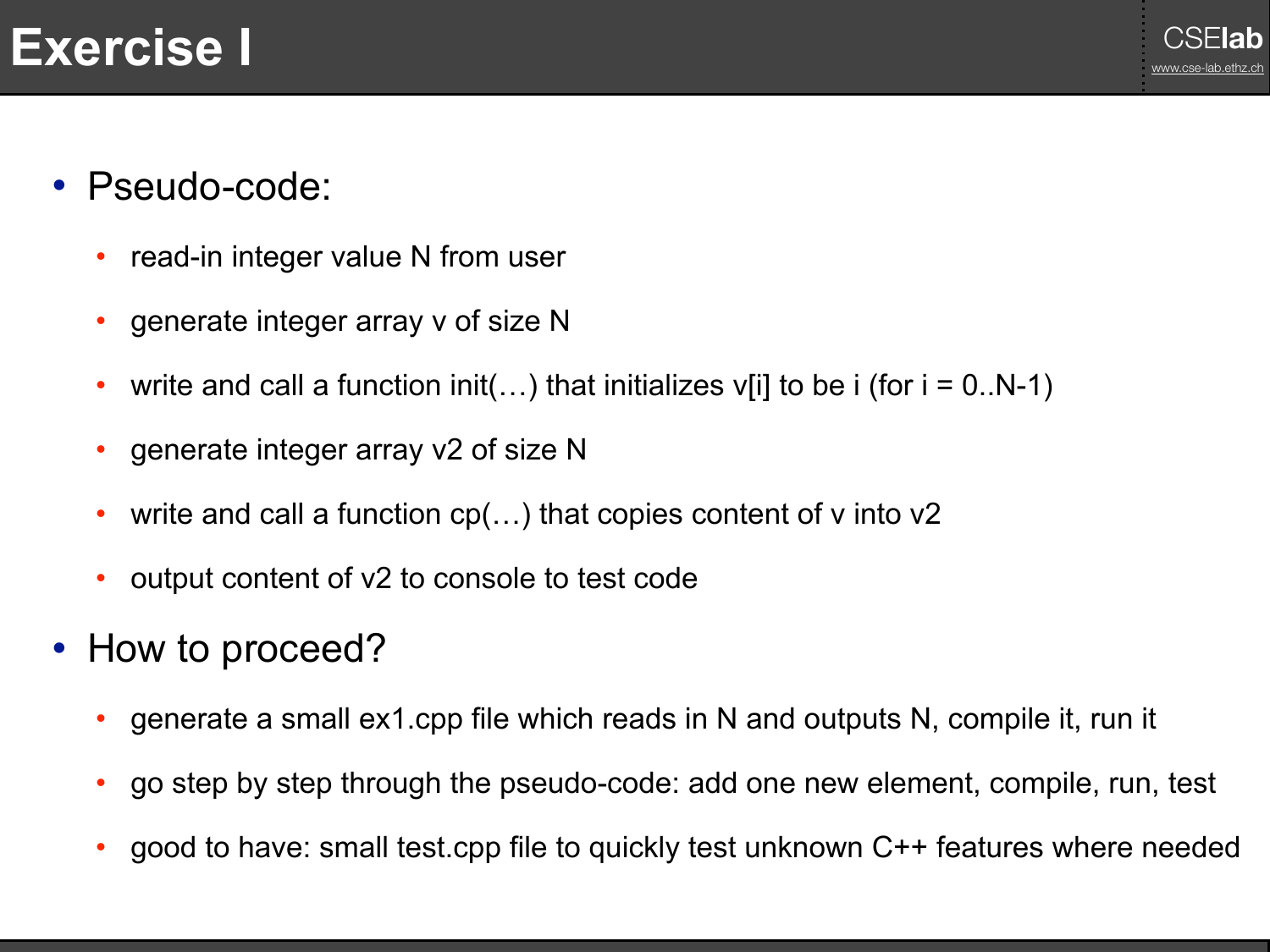## **Exercise II** Server **Exercise** II



- Rewrite code from exercise I using a class
	- move "v" and "N" into class "Container" and define member functions for this code:

```
int main() { 
     int N; 
     cout << "Enter integer number: "; 
     cin >> N; 
    Container c(N); // generate array of size N and set v[i] = i Container c2(c); // generate new array and copy array from c
     c2.display(); // output content of array to command line
    c2.writefile(); // output content of array to file "out.txt"\leftarrow return 0; 
     // make sure arrays in c and c2 are destroyed in destructor!
}
                                                                        goal: same 
                                                                        behavior & 
                                                                        output as 
                                                                        exercise I
                                                                        - new
```
- as for Ex1: proceed step-by-step...
- new function "writefile": write content of "v" into file "out.txt"  $\leftarrow$ 
	- follow tutorial: <http://www.cplusplus.com/doc/tutorial/files/> (test it in test.cpp)
		- hint: any command with "cout" will also work for a variable of type ofstream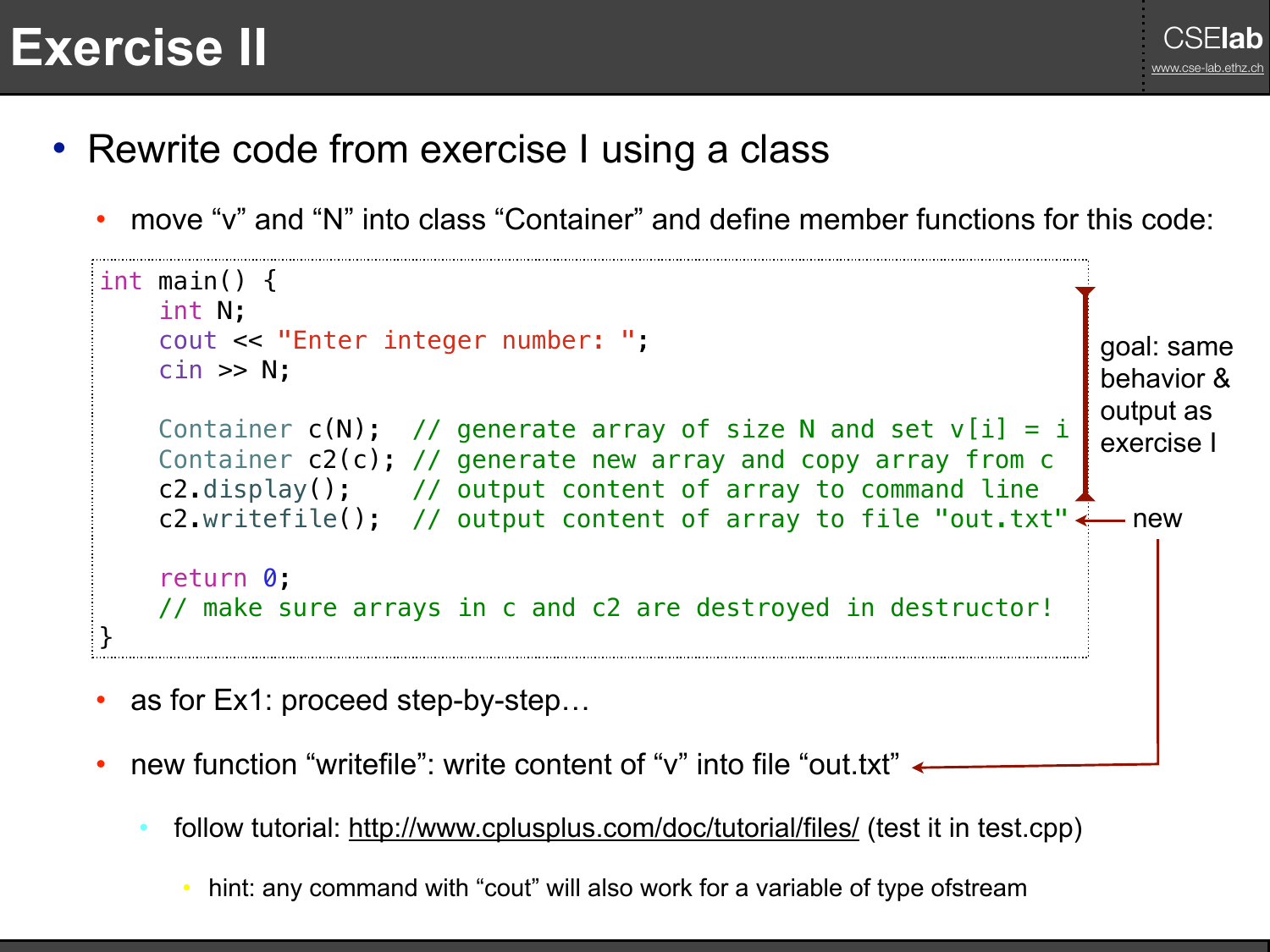# CSE**lab Exercise III** [www.cse-lab.ethz.ch](http://www.cse-lab.ethz.ch)



- Understand inheritance with a test code
	- write a class A and a class B which inherits from A and a class C inheriting from B
	- define a function f in A, B and C with different console outputs
	- use the following main function to explore all possible scenarios:

```
\vertint main() {
      // define instances for 3 classes
      A a; 
      B b; 
      C c; 
      // use base pointers to A and B for testing
     A* pa = \&a; pa \rightarrow f();
     pa = \&b; pa \rightarrow f();pa = \&c; pa \rightarrow f();B* pb = 6b; pb -> f();pb = \&c; pb \rightarrow f(); return 0; 
}
```
- add the "virtual" keyword to f of class B and predict the outcome
- repeat with making only f of class A virtual or only f of class C or setting all to virtual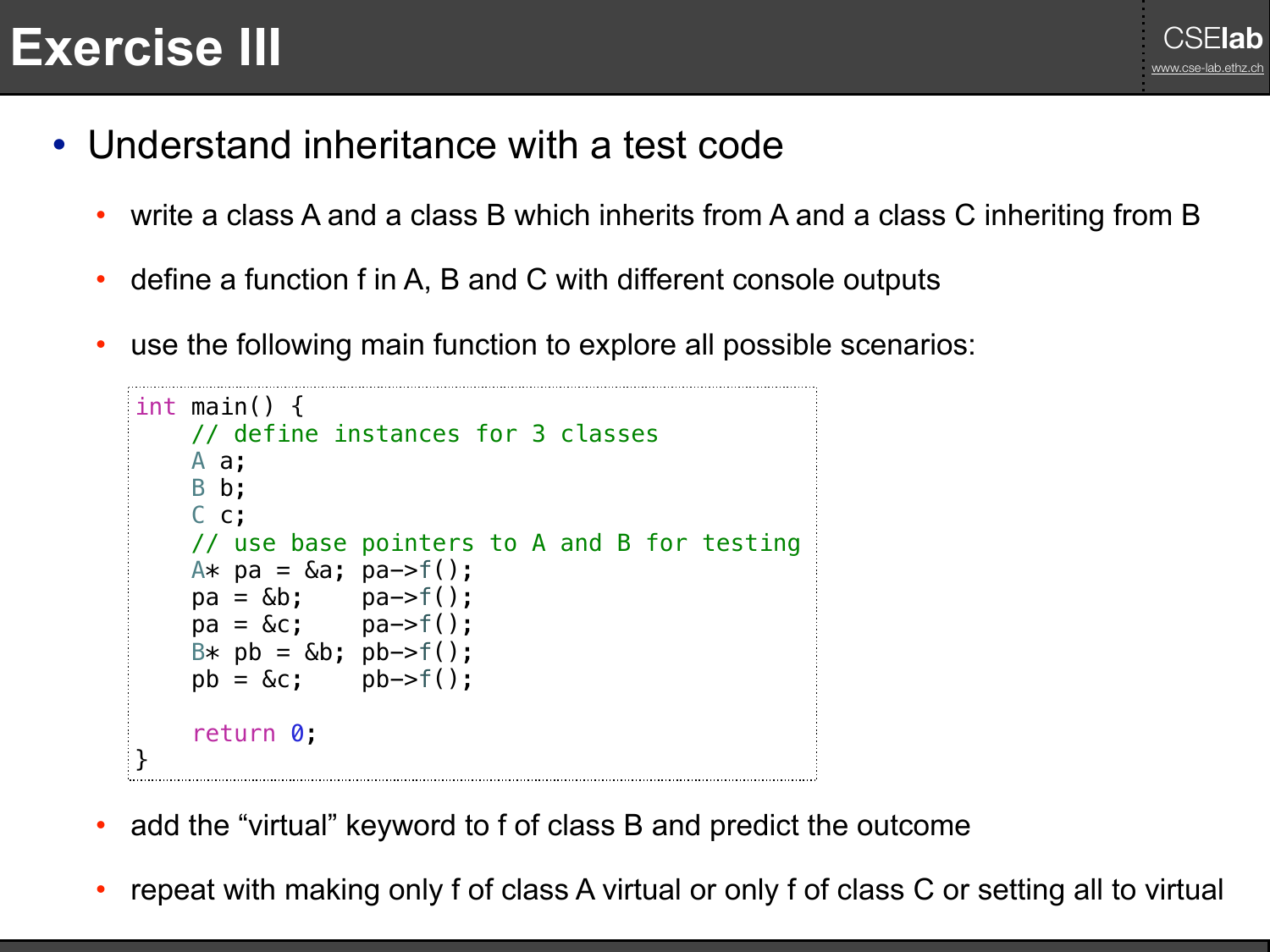### CSE**lab Exercise IV** [www.cse-lab.ethz.ch](http://www.cse-lab.ethz.ch)

- Apply inheritance to choose particles at runtime
	- write base class BaseParticle for a 2D particle with position (double) x, y and velocities vx, vy. Member functions:
		- init(): position particle at  $x = 0$ ,  $y = 1$
		- setvelocity(): pure virtual function
		- move(double dt): update position as  $x = x + dt^*v^2$  and  $y = y + dt^*v^2$
		- display(): write  $x$  and  $y$  to console output
	- define 2 derived classes of BaseParticle with  $(vx,vy) = (-y,x)$  and  $(vx,vy) = (x,y)$ respectively. Define BaseParticle pointer "p" at runtime and make this code work:

```
1/7 do N = 10 steps with timestep dt = 0.1
p->init(); 
for (int i = 0; i < 10; +i) {
     p->setvelocity(); 
    p->move(0.1);
} 
p->display();
```
write a function "run(int N, double dt)" in BaseParticle to replace code above with:

```
p->run(10, 0.1);
p->display();
```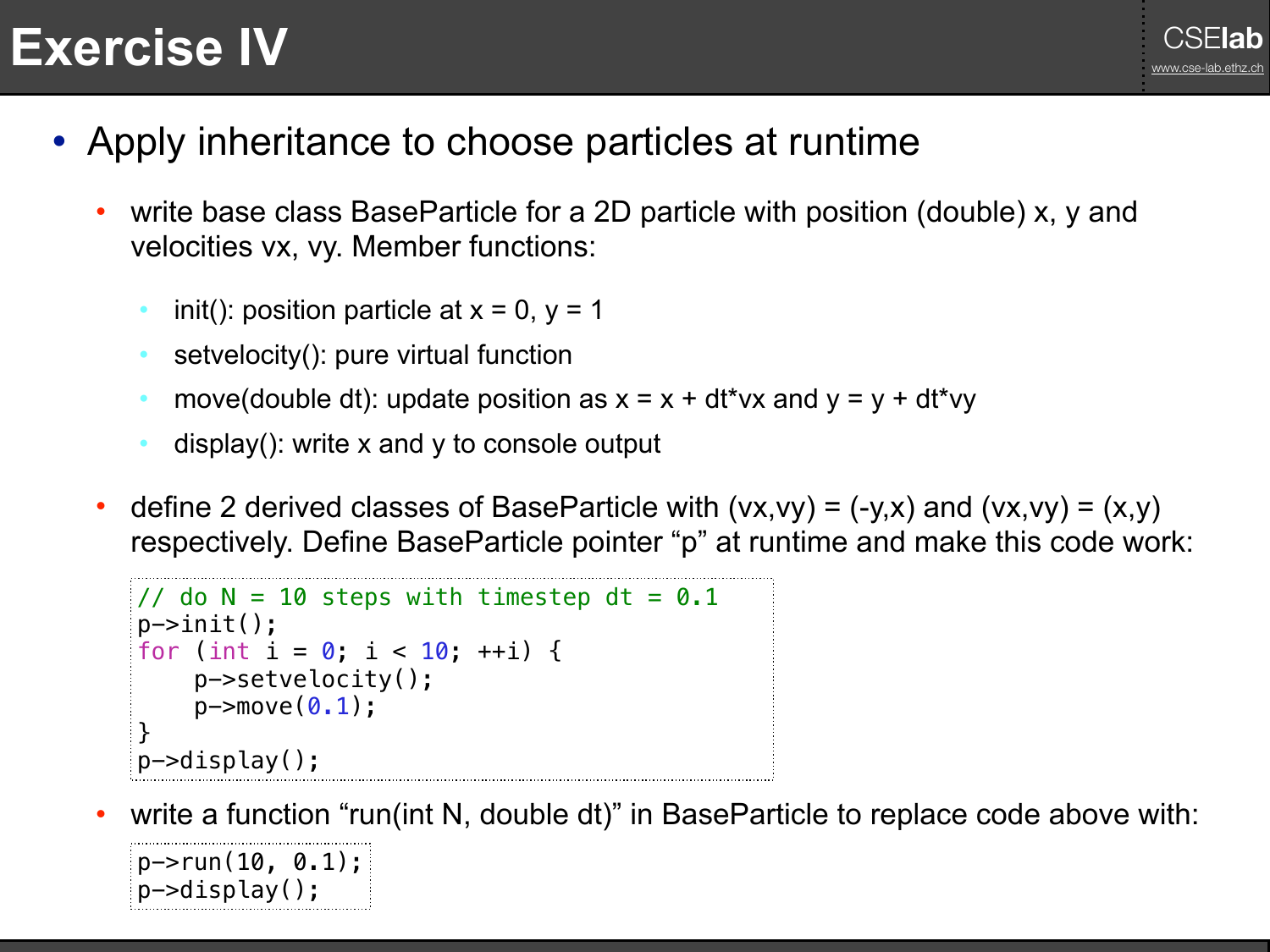### CSE**lab Exercise V** [www.cse-lab.ethz.ch](http://www.cse-lab.ethz.ch)

Container c(N); // generate array Container c2(c); // copy array c2.display(); // output content old code (from solution of exercise 2) here is new code new code Container<int> c(N); Container<int> c2(c); c2.display(); // same with double Container<double> cd(N); Container<double> cd2(cd); cd2.display(); // convert convert(c,cd);

- Templatize a given code
	- download Ex5-container.cpp from the course webpage



- the main function assumes you can write Container<T> for any type T
- make the code compile and work, by changing the Container class accordingly
- add a template convert function, such that the convert-calls work (uncomment them)
	- convert(src,trg) overwrites elements of trg with elements of src (even if they have different data types) (only needs to work if they both have same size)
- Feel free to practice templates first in a separate test code